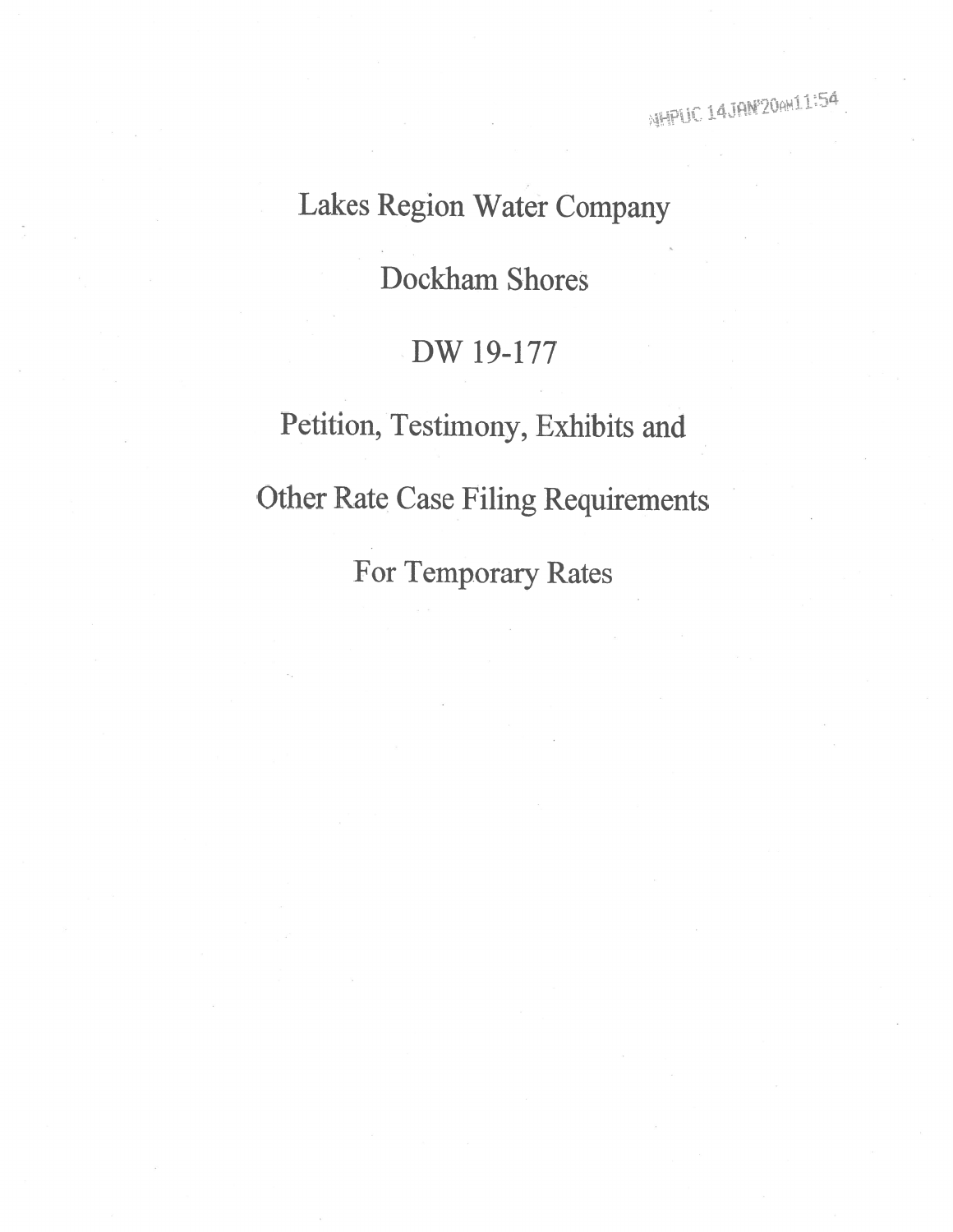420 Governor Wentworth Highway, PO Box 389 . Moultonborough, NH 03254 Telephone: 603-476-2348, Fax: 603-476-2721

## **Lakes Region Water Company**

**Dockham Shores** 

**Temporary Rates** 

**Index** 

i |<br>|r<br>Till<br>Till

1. 2. 3. 4. 5. Cover letter Petition Report of Proposed Rate Changes Proposed Tariff Pages Direct Testimony of Stephen P. St. Cyr

6. Rate Case Exhibits for Temporary Rates

7. Proposed Statement to Customers

8. Attestation of Leah Valladares